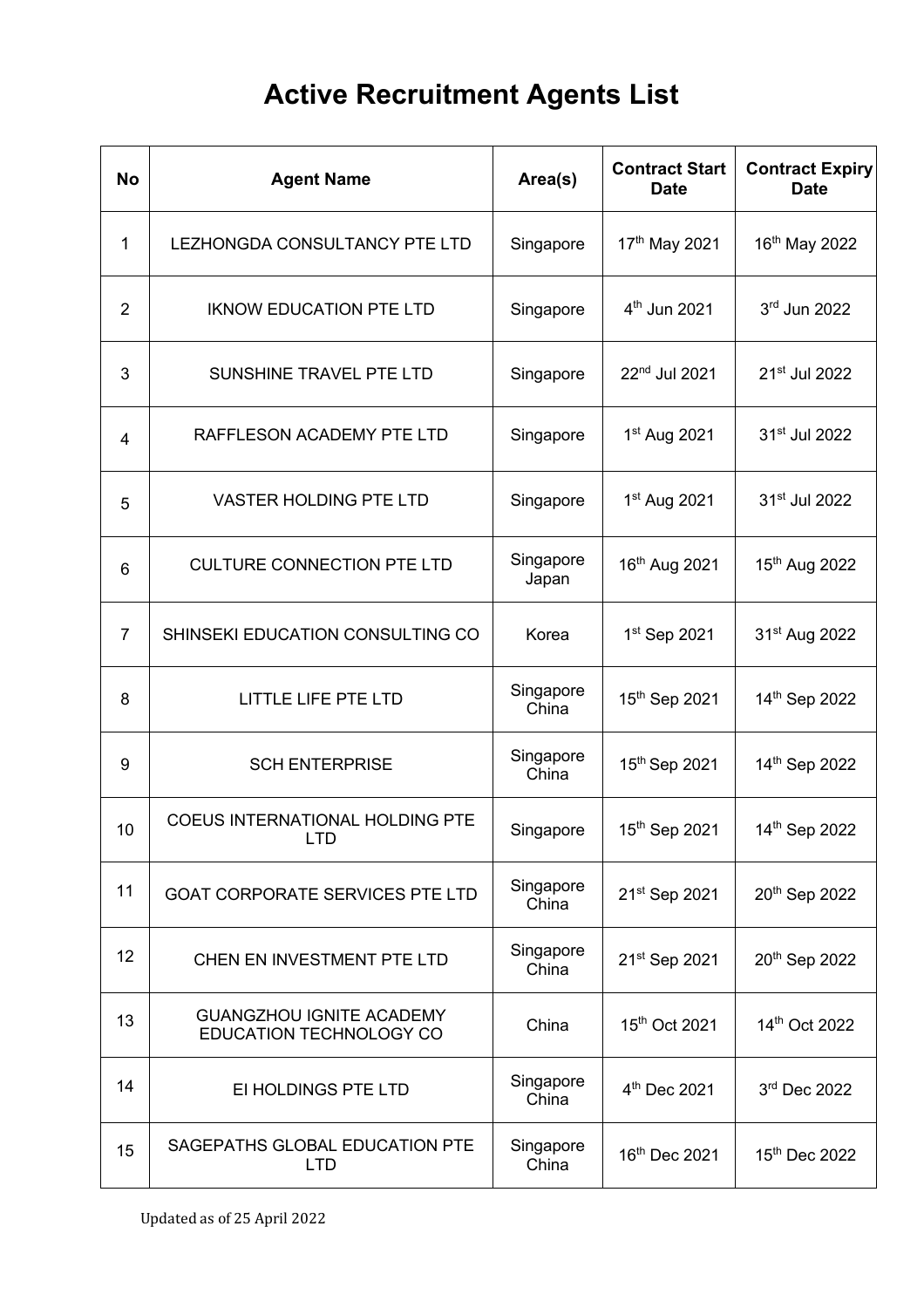| 16 | <b>WANGBO PTE LTD</b>                             | Singapore<br>China | 17th Dec 2021             | 16th Dec 2022             |
|----|---------------------------------------------------|--------------------|---------------------------|---------------------------|
| 17 | THE GUARDIAN SERVICES PTE LTD                     | Singapore          | 1 <sup>st</sup> Mar 2022  | 31 <sup>st</sup> Dec 2022 |
| 18 | <b>EDURISES PTE LTD</b>                           | Singapore<br>China | 1 <sup>st</sup> Apr 2022  | 31 <sup>st</sup> Dec 2022 |
| 19 | <b>GLOBALVISA IMMIGRATION SERVICES</b><br>PTE LTD | Singapore<br>China | 7 <sup>th</sup> Apr 2022  | 31 <sup>st</sup> Jul 2023 |
| 20 | DOUBLE BOUTIQUES CONSULTANCY<br>PTE LTD           | Singapore<br>China | 15 <sup>th</sup> Apr 2022 | 31 <sup>st</sup> Jul 2023 |
| 21 | LINK STUDIES TECHNOLOGY PRIVATE<br>LIMITED        | Singapore          | 22 <sup>nd</sup> Apr 2022 | 31 <sup>st</sup> Jul 2023 |